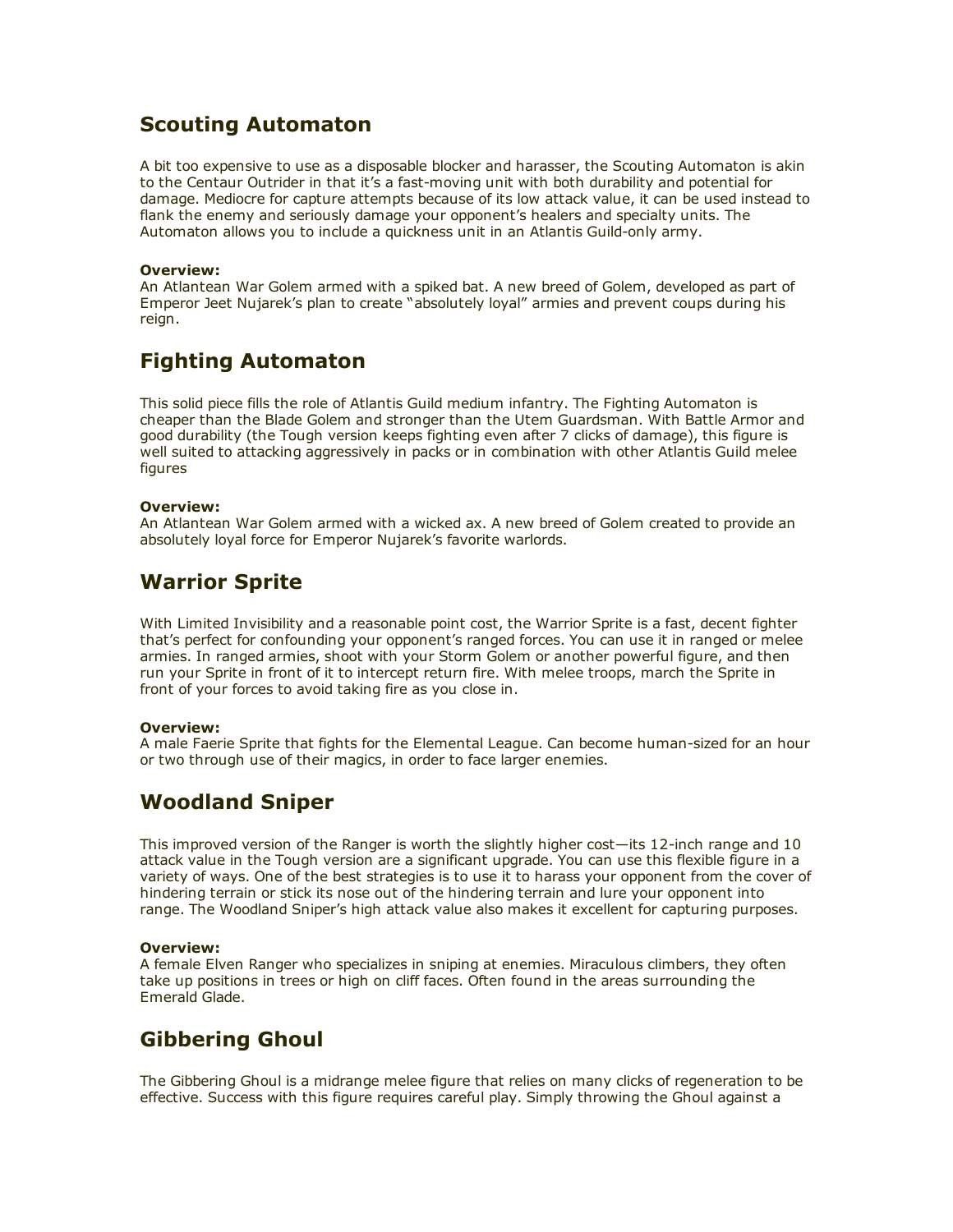pack of enemies will get it killed—it'll be dead long before it can regenerate. The Ghoul is very useful in Sealed Booster or Booster Draft games, where a healer may not be handy.

#### Overview:

A kind of Lurker taught to fight with a weapon by the Necropolis Sect. Bolted into armor, so it cannot be taken off.

# Throttle Worms

Toughness, no attack, and a zillion clicks of Venom—that's what this figure is all about. Use one with Levitation to wound crucial backline support figures, keep one close to home as a bodyguard, or swarm your enemy with packs of them. Make sure you have something else that can dish out some damage, since Toughness defeats them entirely. Groups of Throttle Worms are a great antidote to that annoying player who likes to ram everything.

#### Overview:

Slug-like creatures that trap, entangle and gobble down their prey. They always work in groups.

### Dwarven Pikeman

All polearm figures tend to be effective against melee armies, but none beats the Dwarven Pikeman. Its low movement value is relatively unimportant in hand-to-hand battles, and its 18 defense makes it incredibly hard for most swarm figures to hit. However, while the Pikeman will frustrate opponents who use popular, fragile melee figures like the Rivvenguard, its low move and relatively low damage value make it an ineffective sitting duck against ranged armies.

#### Overview:

A Dwarf armed with a halberd and a holstered pistol. A staunch defender of the new Dwarven villages scattered throughout the Land, he fights against Atlantean slavers as well as bandits and hungry Mage Spawn.

### Dwarven Miner

The Dwarven Miner is a durable Shockwaver at a reasonable cost. The tough part is getting off the attack, since it has a low move and can't be levitated. Use the Miner when you think you'll be facing a "Death Star" army: a powerful Magic Blast unique surrounded by enhancers. Magic Immunity will protect against blasts, and cheap blockers can protect the Miner from direct fire as you walk it up—and Shockwave everything in sight.

#### Overview:

A Dwarf with a lamp, usually the leader of a mining or exploratory expedition searching for black powder, Magestone or gem deposits. Their purpose in the war against the Empire is to discover and deprive the Guild of critical Magestone resources.

### Elven Recruit

This cheap figure adds flexibility to Knights Immortal troops in the same way Fodder does for Orc Raiders. Handing out 2 damage at a low cost, the Elven Recruit works well in packs or as a formation filler with more powerful KI pieces. When charging enemies with KI melee troops, put a Weak Recruit at the head of the formation—your opponent will have to waste time killing the Recruit before he can target your important figures.

#### Overview:

A High Elf recruit, a commoner outfitted for war and sent out with little training. Commoners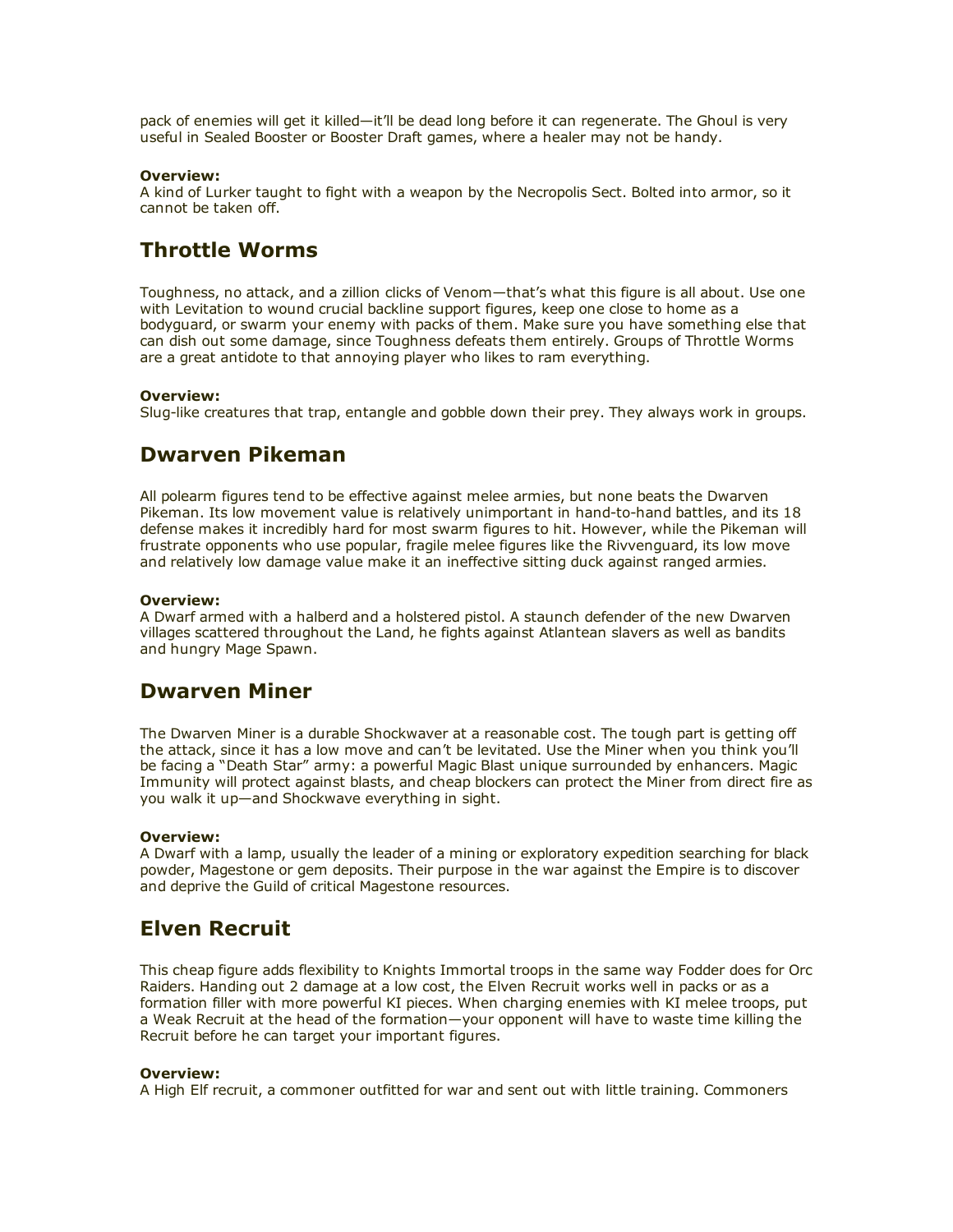are regularly being drafted to fill the ranks abandoned by the Free Army veterans.

# Fodder

Fodder are exactly what the name implies—cheap, disposable Orcs. Use them as formation fillers. All they have going for them are the Battle Fury and Berserk abilities, meaning they can't be captured, but who would bother to try? Ah, an Orc's life is not a happy one. Push Fodder onto their second click, which doesn't have Battle Fury, try to capture an enemy figure, and then push the following turn to go Berserk and kill the prisoner.

### Overview:

A young Orc that is old enough to fight but often not experienced enough to survive its first battles without a little luck or a strong friend.

# Impaling Golem

With two attacks and Pierce, the Impaling Golem follows in the tradition of powerful Atlantis Guild figures that can shred multiple targets at range. It isn't cheap, but its high defense value, Battle Armor and incredible durability make it a survivor in ranged duels. Put it in a formation with an Elite Surok Apprentice and a Golem Mechanic, and the Impaling Golem will be hard to take down.

### Overview:

An Atlantean War Golem with a crossbow on each arm. Not intelligent. Another new design to ensure Jeet's army is loyal.

## Magestone Lord

At just 30 points, this mini-Magus is an incredible buy. You can use the Magestone Lord in any army. It works well as a hedge against an enemy that may use a lot of terrain. Or you can go hog-wild with Magic Blast—put three Magestone Lords and two Elite Surok Apprentices in a formation and throw down the blocking terrain. The Magestone Lord is such a bargain that you'll still have 70 points left over.

#### Overview:

A trusted warlord of the Guild charged with gathering Magestone. Usually responsible for enslaving Dwarven workers. These Lords number among the most hated members of the Atlantis Guild but are some of the Empire's most experienced warriors.

# Warbear

As one of the only cost-effective Elemental League heavy infantry figures, the Warbear can be used in a number of different ways—as an unrammable bodyguard for ranged troops, a beefy sergeant working with a horde of Crystal Bladesmen, or in large attack groups during big games. Like the Atlantis League Blade Golem, they can take a pounding, they hit anything, and two or three of them can take down any figure in the game.

### Overview:

An unintelligent League bear wrapped in wood-branch armor to protect it from sword thrusts. A Troll "pet," raised from a cub to like Trolls. Often have a serious love for sweets.

## Centaur Medic

This charging healer gives an army great flexibility. Use it in a big force that can't be covered by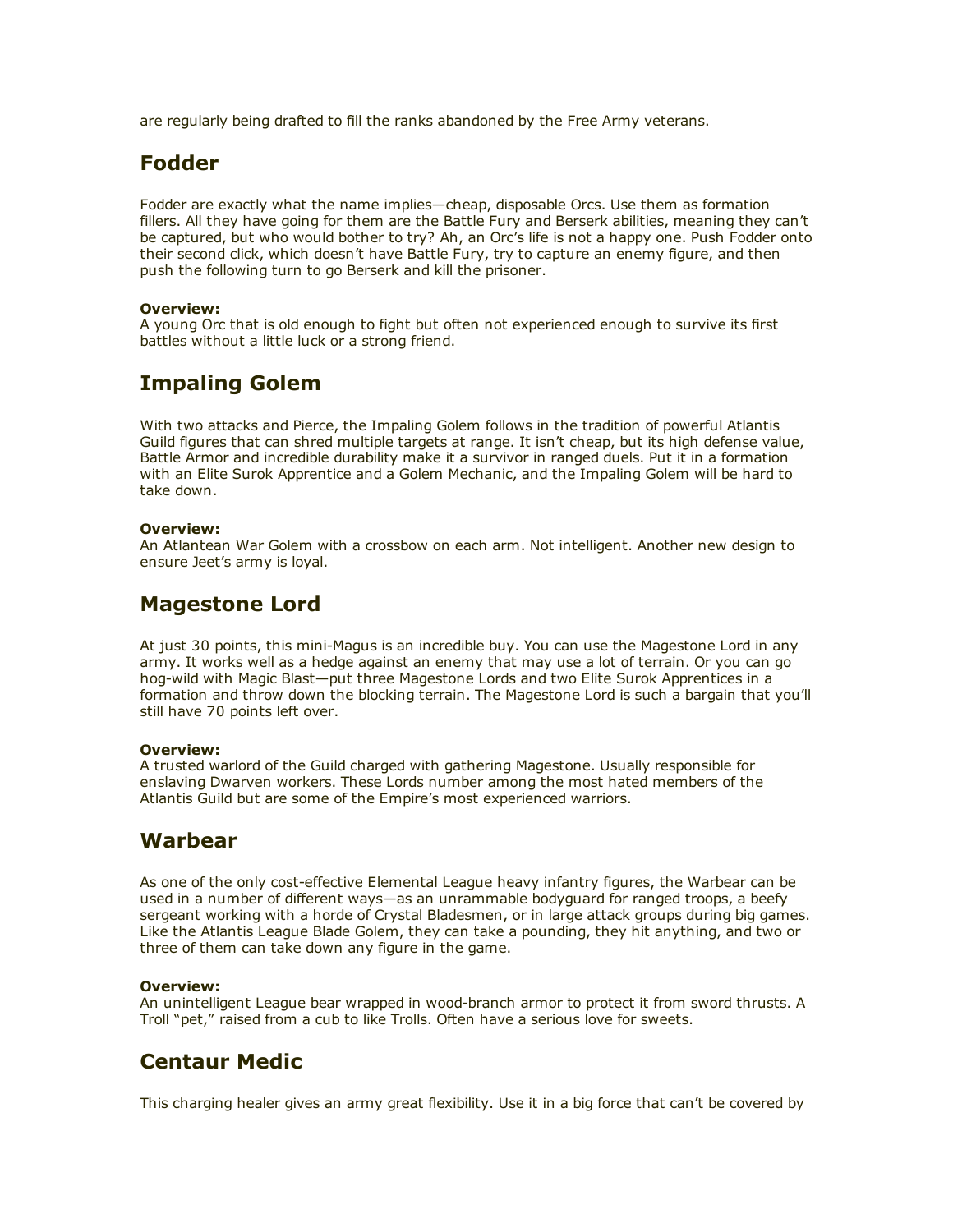one ranged healer or that has important Magic Immune figures. The Medic can charge to wherever it's needed. Make sure it has some backup, though--as an expensive healer but a mediocre fighter, it will be a favorite target for enemy harassers.

#### Overview:

A Centaur warrior that abhors violence and loves life. Pacifists who fight when they have to in order to defend the interests of the Land. Female Medics often have ties to the Emerald Glade.

## Death Merchant

The Death Merchant's a new concept—heavy infantry with Quickness. Use it in armies that need one solid hand-to-hand fighter but suffer from a shortage of actions. If you think your opponent will use a lot of Venom or Ram characters, spring for the extra points and get the expensive version with Toughness.

### Overview:

A high-ranking Necropolis warlord that often serves one of the Deathspeakers who rule the Sect. Highly experienced pit-fighters who enjoy the thrill of combat, Death Merchants are often used to destabilize regions before the main Sect army attacks.

# Nightfiend

The Nightfiend makes a fantastic bodyguard for any army, particularly in big games where its point cost is easier to swallow. Simply contact any powerful enemy figure that comes too close and then push to maul that opponent. On the attack, its Magic Immunity prevents you from using Levitation to position it, but its Quickness and 10-inch move should enable the Nightfiend to get off at least one 6-damage backstab.

#### Overview:

A Nightfiend is a human who has undergone a minor vampiric ritual by a Deathspeaker master. The ritual represents the first part of becoming a Vampire. If they serve well enough, they will be given not just vampiric abilities but full immortality as well.

# Sentry Golem

This unit's strengths are toughness, defense and durability, all in a reasonably priced ranged figure. Its weaknesses are attack, damage and range values that are nothing special. The Sentry Golem works best in Sealed Booster or Booster Draft formats, where ranged figures are at a premium and its high defense value will make it very hard to kill. In head-to-head games, the Sentry Golem will probably be outclassed by other similarly priced ranged pieces.

#### Overview:

A Rebel Golem with a steam engine on its back and a sizable cannon device. A new variant on the Steam Golem, but lighter, faster and stronger. The next generation of steam technology for the Rebellion.

## Dwarven Axe-knight

The Dwarven Axe-Knight is a near-perfect bodyguard and anti-swarm figure. Its 6-inch move is a bit low for an assault trooper, but its 11 attack, 3 damage, Sweep and 180-degree arc, combined in a reasonably priced figure, make it ideal for cutting through hordes of enemy troops. Stick it next to your Solonavi Striker or other pricey ranged unique figure and just dare your opponent to overrun your position.

#### Overview: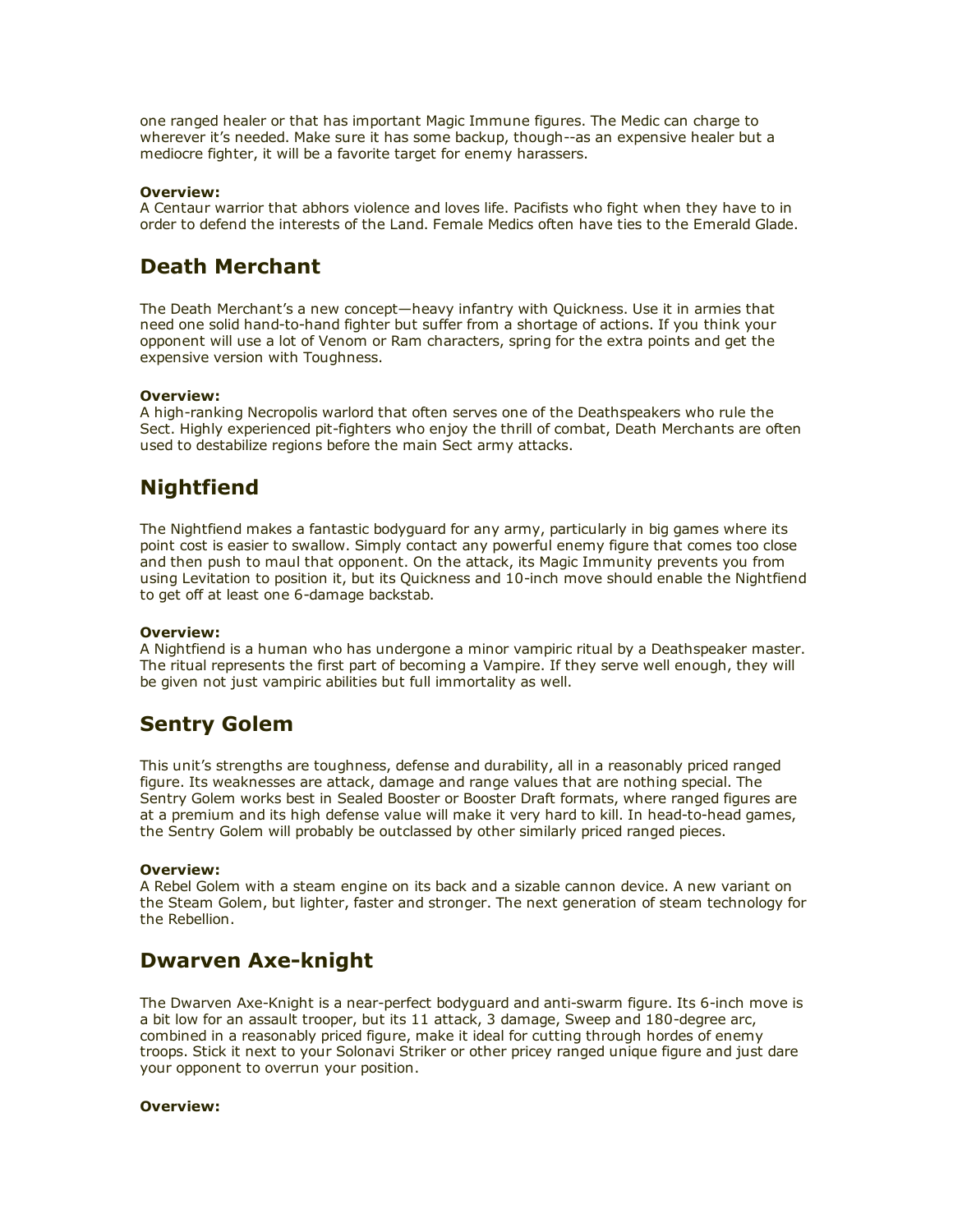A brave Dwarf that has been christened as a true warrior of Marway. Marway is the goddess of Tinkers in Dwarven society, and her blessing marks a Dwarf as a true warrior of the Dwarven people.

# Infantry Captain

Even with its extra cost, the Infantry Captain is in many ways a more efficient forced march figure than the Standard Bearer. It can keep forced march even after taking some damage, it has a high defense, and it's a very solid fighter. Make it a mainstay of your Knights Immortal melee armies, or in big games, use it to trot around a bunch of Lancers, Cavaliers and Zealots.

### Overview:

The leader of a Knights Immortal infantry group. Typically a noble that leads commoner troops.

# **Digger**

Use Diggers in formations surrounded by four Goblin Volunteers each. Move your formations right next to groups of enemies. The Volunteers will prevent anyone from coming into contact with the Digger or from using ranged fire against it. Then push to Shockwave with the Digger, damaging a host of enemy figures and shocking your Volunteers into usefulness.

### Overview:

An Orc that uses pilfered black powder explosives to mine ancient ruins and crack open fragile archaeological sites. Usually fearless and also quite deaf.

# **Elven Demi-magus**

Use this figure with armies where its 16 defense is an improvement over ranged combat figures such as the Troll Gunner or Troll Artillerist. Magic Blast allows the Elf to make ranged attacks from behind the protective wall of hard-hitting figures, while Defend and Magic Enhancement provides his companions with better defense and ups their ranged combat damage.

### Overview:

An Atlantean/League warrior with Magestone implants and Guild loyalty. These Elves stayed behind when the Forest Elves returned home after Tezla's death. Powerful wizards with a desire to learn everything they can about Technomantic magic.

# Troll Gunner

This new ranged powerhouse is essentially a Troll Artillerist with Flame/Lightning. It has the toughness it needs to shrug off rams, the durability to survive long duels, the fire to shred formations, and the attack rating to hit its targets consistently. One of its few vulnerabilities is its ability to withstand swarms of melee units. Use it with Elite Surok Apprentices to protect it against this threat and to enhance its Flame/Lightning attack at the same time.

### Overview:

An Atlantean/League Troll armed with a powerful Magestone cannon. Wants to fight a common enemy of the League and the Guild (usually the Rebels or the Sect). Trained and armed by Atlantis to aid their common cause.

# Troll Zombie

A Sealed Booster or Booster Draft figure if there ever was one—the Troll Zombie is a solid melee piece that lasts forever and can't be captured. For a carefully constructed Necromancy army,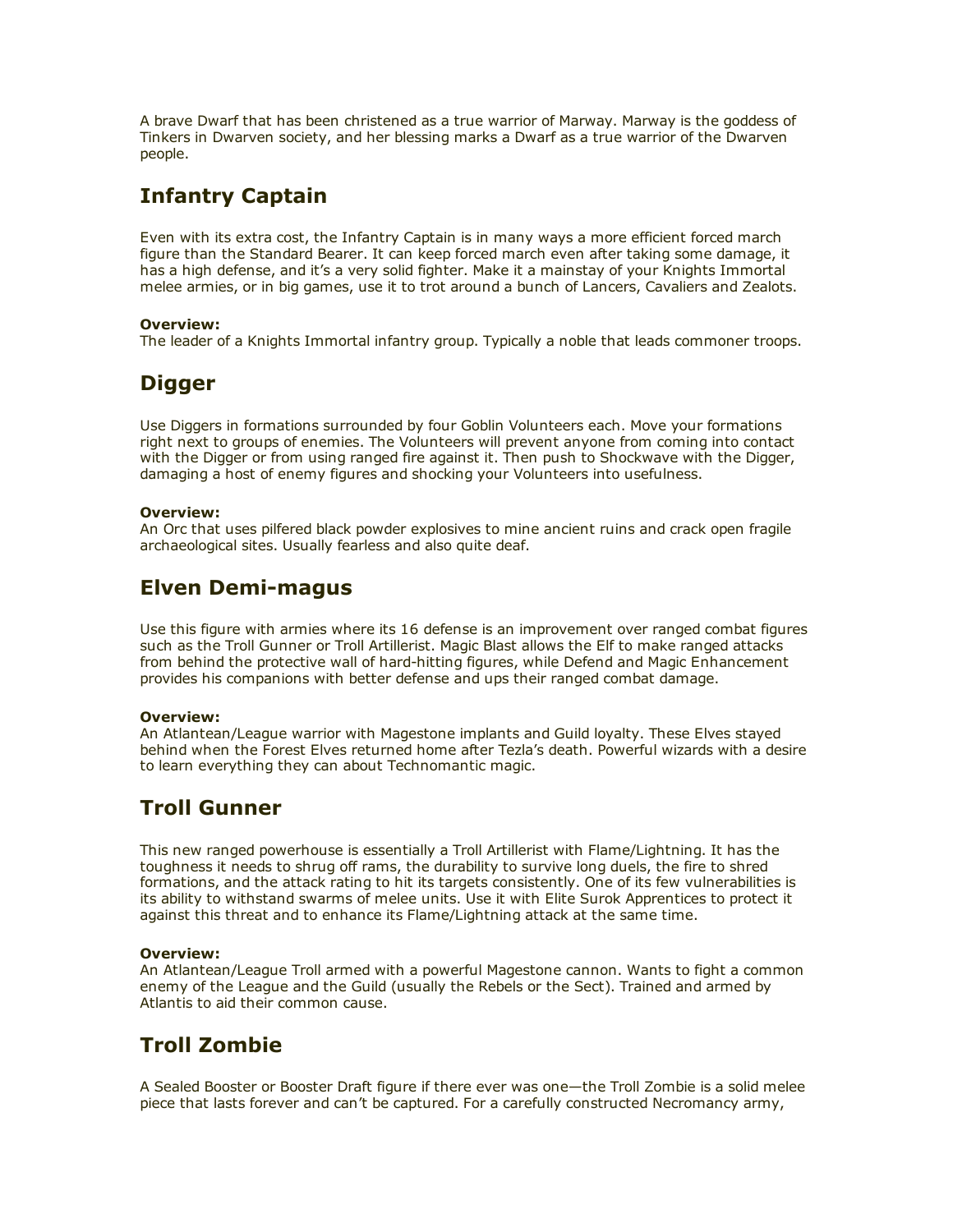though, there are better options available for the points, since with Necromancy, a Zombie's durability isn't very important.

#### Overview:

A dead Troll resurrected as a Zombie by the Necropolis Sect. A handful of these beasts can rip apart an Elven town in an hour. Trolls always try to burn their dead for fear the Sect will reanimate them. Undead Trolls are very hard to kill and are a bane to any living community.

### Corrupted Priest

The Corrupted Priest provides a versatile healer to the Necropolis Sect. With Defend and a 10 attack, it's almost as good as an Elemental Priest, and at a lower cost. Furthermore, its 10-inch move and Flight allow the Corrupted Priest to easily evade swarms and harassers, and it has Vampirism to boot. Don't just use the Priest with Necropolis and Elemental League figures—it works well in any army, provided your soldiers don't have Magic Immunity.

#### Overview:

A League Elemental Priest who willingly underwent the Sect's vampiric ritual. All wizards that dabble in Necromantic and Elemental magics go insane (save for the great Tezla), and the Corrupted Priest is no exception. Now mad, he is a creature driven by guilt and desire.

# Fanged Gunslinger

This strange combination of a gunslinger and a vampire is one of the most effective harassers around, albeit an expensive one. Use its 10-inch move and Flight to maneuver behind enemy lines where you can use its double ranged attack to nail two vulnerable enemy support figures at once! If swarmed, fly the Fanged Gunslinger away and get it healed.

#### Overview:

A Khamsin Gunslinger that underwent the Sect's vampiric ritual to become a superb gunfighter. In exchange for their mixed loyalties, they get inhuman reflexes and an ageless body that can take punishment.

## Detonating Zombie

With a 10 attack, 4 damage and Shockwave for the standard version, it's the strongest low-cost figure in the game. The trick is getting a chance to launch its attack—it has low move and low defense, and it dies quickly. It begs to be levitated. Play Detonating Zombies with multiple Technomancers and multiple Graverobbers. Float in the bombs and watch the fun begin—kill anything that bases them or Shockwave them if they're left alone. Just watch out for Chargers!

#### Overview:

A mindless Zombie that carries barrels of black powder into battle and blows everybody up.

### Golem Mechanic

The Atlantis Guild now has a healer, and a good one. Its higher attack value also makes the Golem Mechanic a good BPR alternative to the Leech Medic. Use with Atlantis Guild armies when you have formation difficulties, when moving your attackers 6 inches isn't a problem, or when you don't care whether your healer has Magic Enhancement. When facing Magic Blast opponents, push the Mechanic to its Magic Immunity click.

#### Overview:

A Dwarf who builds Technomantic machines out of love for his art. Usually seen as a traitor to the Rebellion, but not all of these Mechanics are turncoats. Creating devices powered by both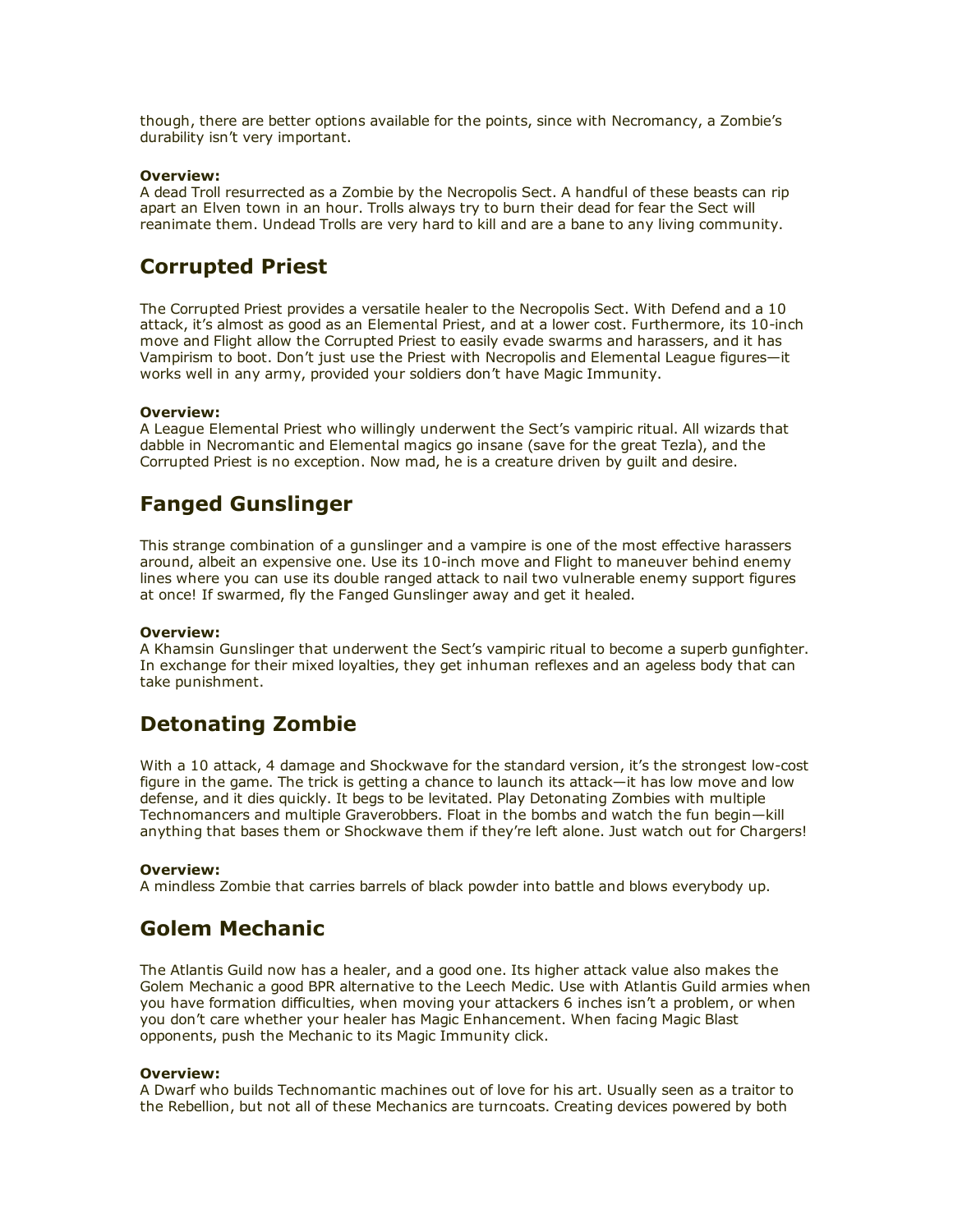steam and magic is a dream of most Tinkers, and the Atlantis Guild has the best workshops in the Land.

# Wraith Golem

The Wrath Golem is a vicious, powerful alternative to the Steam Golem. It's a bit more expensive, and only does 3 base damage, but it adds Flame/Lightning to make up for that. Use it as the durable centerpiece of an Atlantis Guild army that uses Magic Enhancement, or use it instead of a Steamer in a BPR army--particularly one that has some kind of Magic Enhancement figures, such as an Orc Shaman.

### Overview:

This powerful Golem is a result of Golem Mechanics working with a combination of steam, Magestone, and a hybrid of Guild and Rebel magical and mechanical principles.

# Tomb Horror

With Sneak Attack, Nimble and Dodge, the Tomb Horror works well for raids behind enemy lines. If you don't trust your luck with Dodge rolls, use Magic Levitation to get it into position for a sneak attack without the risk of being shot. This has the added advantage of putting the Tomb Horror in position to sneak attack without being marked—so you can attack without pushing the following turn. As with all Dodge characters, beware rams.

### Overview:

A mummified priest raised back to life by the Revenant Priest. Very similar to the Mummies that the Revenants alchemically create to fight for them. Often guard one location for all eternity.

# Trog

The Trog is deadly to supporting figures and swarms of melee units. Move it into range and give your foe a terrible choice—be fired upon, or move into base contact with the Trog and suffer Venom damage. Against ranged troops, just move straight into base contact yourself. If the going gets tough, retreat to water and get healed.

#### Overview:

A Troglodyte, a half-frog subterranean beast armed with a crude stone ax. Travel in dozens or hundreds near the Red Fen. The Atlantean Empire has a bounty on these toothy menaces.

# Thunder Golem

The Thunder Golem gives Atlantis Guild players a cheaper, more specialized version of the Storm Golem. Its strength is ranged duels with powerful, expensive enemy figures. It's slow, and it lacks the Storm Golem's ability to shred multiple opponents, but with the Pierce ability, high attack value and 4 damage most of the way down the dial, it's a match for a Storm Golem or Arcane Draconum in ranged combat at a far lower cost.

### Overview:

An Atlantean War Golem with a bazooka weapon. An unintelligent walking howitzer with its own onboard targeting systems.

# Centaur Champion

Like its weaker and cheaper Lieutenant cousin, the Centaur Champion is a potent, cost-effective, single-based charger who can be used in almost any type of army. Unlike with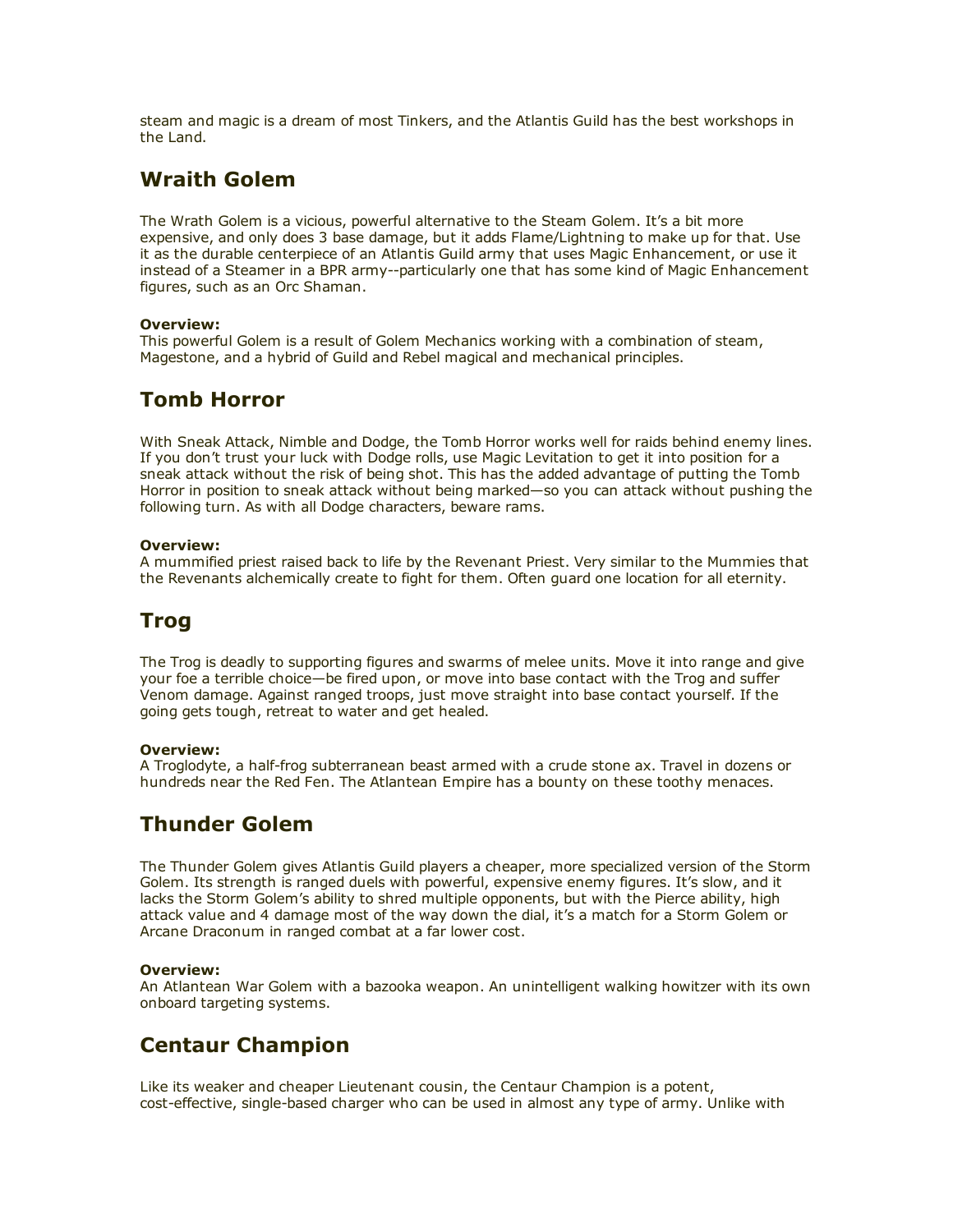similar powerful units, such as the Wereboar, you don't have to push it to make it dangerous. Its solid 6-inch charge range allows it to protect large areas, and it's particularly good at keeping fragile armies free of rams and harassers.

#### Overview:

A Centaur Lieutenant that has earned a high rank of command from the Circle of Nine. The leaders of the Elemental League give these honors only to those warriors that serve as an example of League excellence.

## Necropolis Judge

The first powerful, ranged unique figure for the Necropolis Sect, the Judge is a peculiar, wild-card figure that doesn't lend itself to any particular army design or strategy. It can trade ranged shots with enemies, heal itself in close combat with Vampirism, and use Necromancy when near death. Keep a healer nearby to maintain its dial at the click you want. Like all powerful uniques, the Judge is best used with an abundance of cheap support.

#### Overview:

A Sect warlord who orchestrates corruption and assassinations in foreign lands. Often has ties to the Blood Goddess cults and spends his spare time acquiring converts in the major cities throughout the Land.

## Dwarven Stomper

The Dwarven Stomper is the kind of juggernaut figure you can build an army around. Compared with the similarly priced Dwarven Jarl, the Stomper sacrifices special abilities like Command, Magic Immunity and Weapon Master for increased firepower—higher attack, damage and defense values and an incredible 270-degree arc. If you can afford the extra points, turn the Stomper's lack of Magic Immunity into an advantage by supporting it with Magic Enhancement and Magic Healing.

#### Overview:

A walking, steam-powered Rebel tank. A compact version of the Steam Golem that is more fuel efficient and has heavier armor, allowing it to survive longer in combat.

### Mummy

As a powerful unique figure with a host of special abilities, the Mummy is fun to play, but its zero range and 6-inch move mean it may take some skill to get it into the fray unwounded. Use hindering terrain and cheap blockers to maneuver it into position. Though durable, one strong blow will knock off some of its best clicks, so be a bully and destroy some Weak characters—make Tough figures come to you.

#### Overview:

A Mage Spawn creature that is often found defending its Revenant masters. A magical creation put together by Revenants to guard important Dungeon chambers and treasures. Often guard one location for all eternity.

# Solonavi Avenger

The ultimate in durability, the Solonavi Avenger starts with 11 attack and Weapon Master, and after taking 5 clicks of damage, it still has a 10 attack and Weapon Master! It might be best used in big games as a mobile response unit, flying in wherever it's needed. It also works as a support unit destroyer, flying behind enemy lines, destroying a healer or Necromancy figure,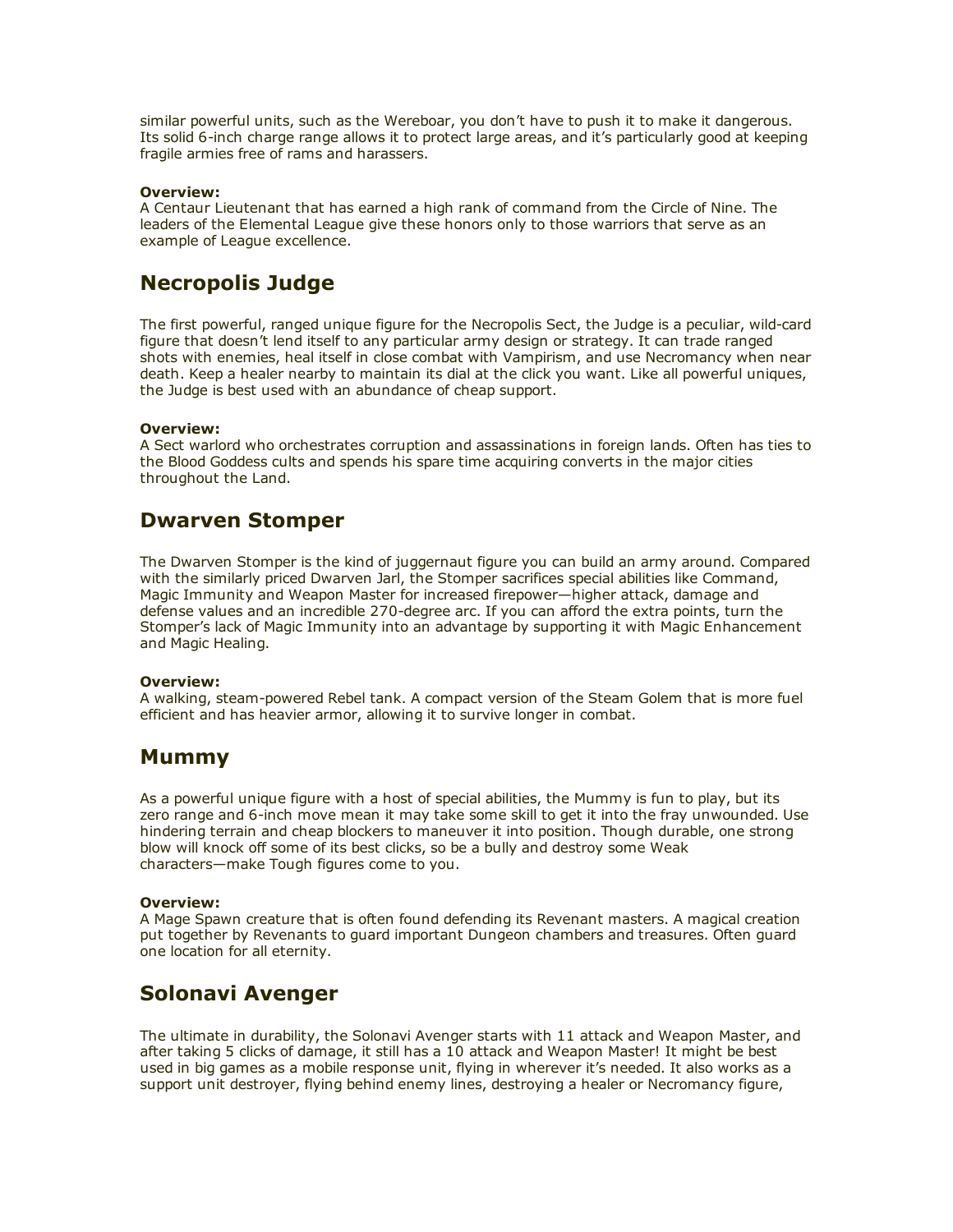and then killing anyone who tries to stop it.

#### Overview:

A spirit being that feeds on the emotions of vengeance and makes deals with warlords and Heroes in exchange for later favors. Their arrival was foretold by the Oracles of Rokos centuries ago.

# Solonavi Destroyer

Throw down as much blocking terrain as you can, because when you play the Solonavi Destroyer, the game can rapidly become a Magic Blast fiesta. It's usually hard to flank with a figure that possesses this ability, but its 14-inch flight makes the Destroyer an exception. The strategy with this figure is simple: sneak around and blast stuff. Don't overlook the Ram ability on its third and fourth clicks!

#### Overview:

A spirit being that feeds upon destructive emotions and makes deals with warlords and Heroes in exchange for later favors. Their arrival was foretold by the Oracles of Rokos centuries ago.

# Solonavi Striker

The Striker is an incredibly effective figure in games large and small. Fire away with 14-inch Surokenhanced Flame/Lightning, knowing that the Solonavi Striker's Toughness negates Ram and Venom. If swarmed, break and fly 14 inches away, keeping the Striker in firing range but leaving the melee horde many turns away. In the late stages of the game, you can push to get to one of its Bound clicks—with an effective 20-inch range, it can clean up anything that's still alive.

#### Overview:

A spirit being that feeds on battlefield violence and makes deals with warlords and Heroes in exchange for later favors. Their arrival was foretold by the Oracles of Rokos centuries ago.

# Solonavi Tormentor

For almost any figure, flying headlong at the enemy without support is a terrible idea. The Solonavi Tormentor might just be the exception. Fly into some mediocre figures and then wait. The Tormentor can endure almost anything—after 7 clicks of damage it still has Venom and still fights well. Kill something when you're on a Charge click and give your foe an unappealing choice—get charged or base you and suffer Venom.

#### Overview:

A spirit being that feeds on agony and torment and makes deals with warlords and Heroes in exchange for later favors. Their arrival was foretold by the Oracles of Rokos centuries ago.

## Solonavi Creator

The Solonavi Creator is the ultimate healer for huge games, perfect for saving powerful, high-defense creatures. It can also fight a bit too—it's one healer you don't have to position behind other figures. When the Creator gets angry and trades Healing for Shockwave, move it forward surrounded by Goblin Volunteers so your opponent can't ruin the blast by coming into base contact. Then push to do a click of damage to most of his army!

#### Overview:

A spirit being that feeds on creativity and wonder and makes deals with warlords and Heroes in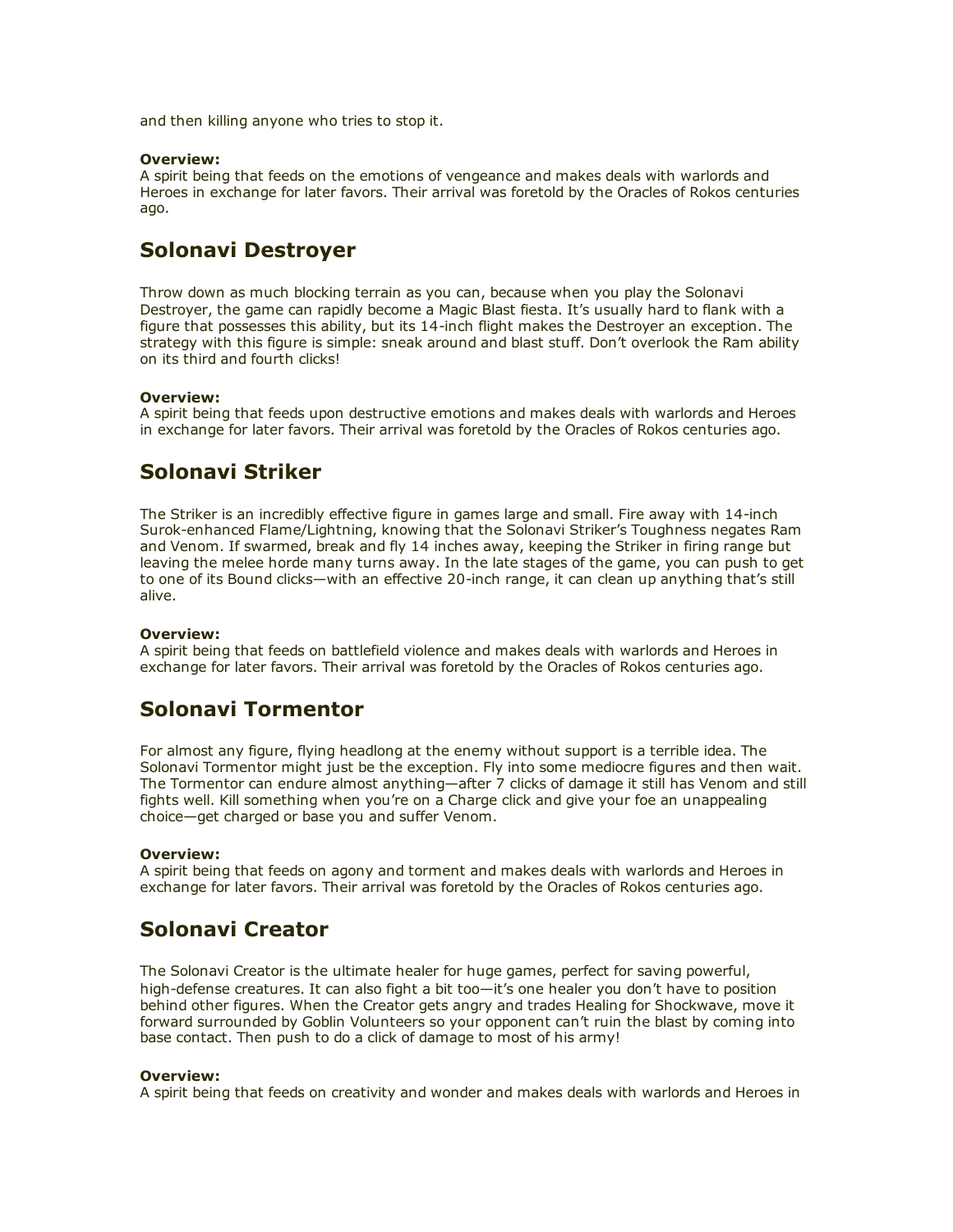exchange for later favors. Their arrival was foretold by the Oracles of Rokos centuries ago.

# Lord Andreus

### Overview:

A Magestone Lord in charge of gathering Magestone in the eastern Empire. Under the threat of having his son killed by Emperor Nujarek, Lord Andreus tried to conquer Wolfsgate—but failed. When his army lost the battle, he was captured by agents loyal to Rayden Marz.

# Searle of Congers

### Overview:

A Centaur Medic, a valorous battle leader placed in charge of the defense of Stonekeep by the Prophet-Priest of the League. Of the Congers tribe, and a masterful war leader.

## Ribhan Crag

### Overview:

When Darq the Corrupt is away on Sect affairs, Ribhan runs the Order of Vladd. Has taken the Nightwitch Nyx as his lover after his Amazon slave was decapitated by Uhlrik assassins during the Vampire Civil War.

# Rax Coldstone

### Overview:

A somewhat feral Sect Elf Vampire with an innate ability to sense magical power. He follows the will of the Deathspeaker Spider and is loyal to him in all things. After the fall of Uhlrik, Rax was resurrected by a mysterious unknown entity.

# Duncan the Red

#### Overview:

Duncan was a key player in the defense of Khamsin against the Atlanteans in 433 Tz. Lieutenant to the Red Duchess of Khamsin.

## Sir Mishler

### Overview:

A Knights Immortal Infantry Captain who was assigned by Council Lord Jamus, a dignitary of the Relishan, to conquer Stonekeep Castle before the Necropolis Sect could. He was abducted by Uhlrik agents shortly after the failed battle for Stonekeep.

## **Cerberus**

### Overview:

A War Golem that is part of the personal bodyguard of Osiras, the Prophet-Magus. Cerberus only follows the Prophet-Magus's commands; its programming is reputed to be unalterable.

## Gronther

### Overview:

A Warbear that is the personal pet of Kossak Mageslayer. Gronther misses Kossak and waits for him to return.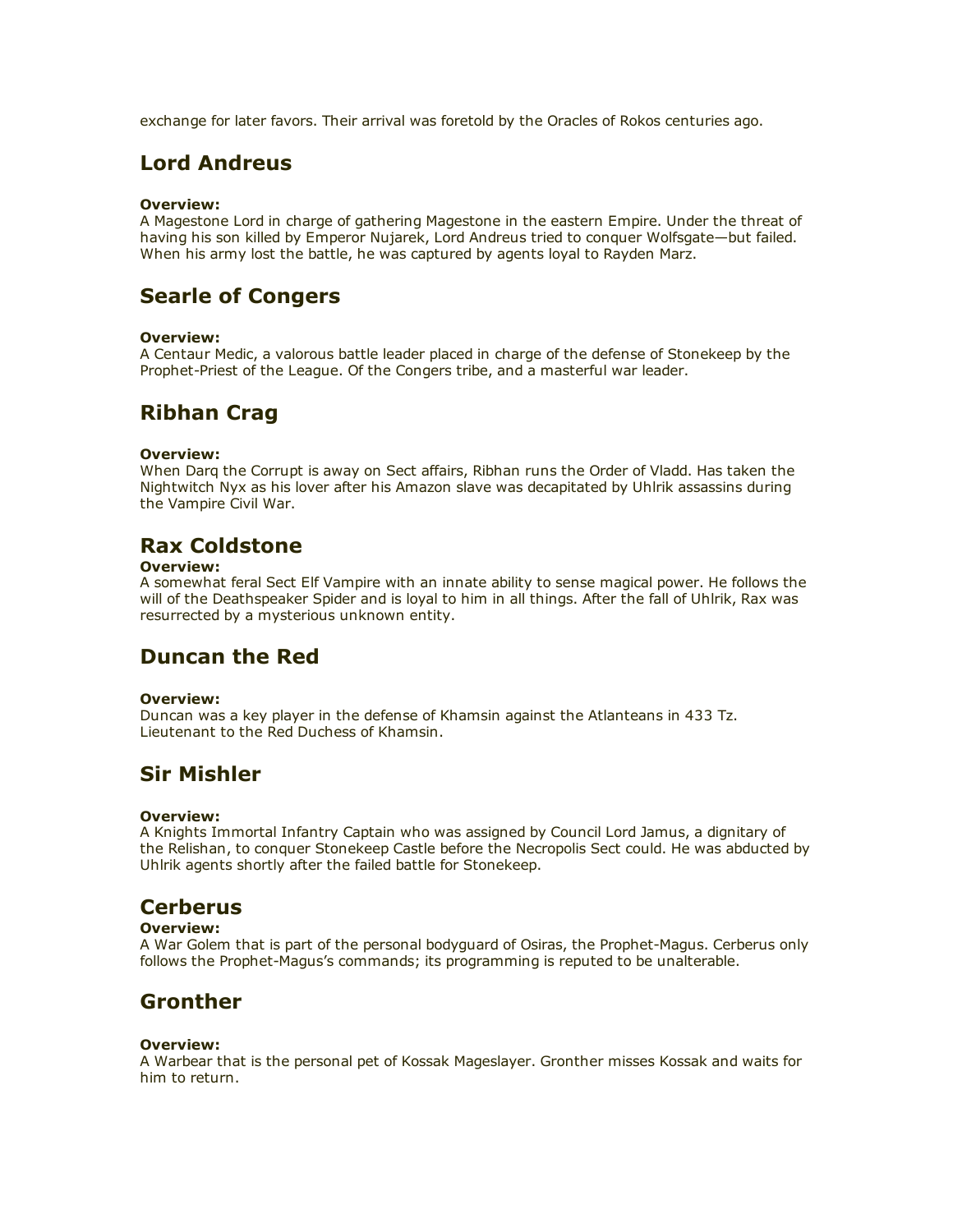# Pickett

### Overview:

A Rebel War Golem that lacks Atlantean intelligence but has a targeting and destruction sequence that may give the Battle Queen a run for its money.

# Crupo the Lucky

### Overview:

An Orc Digger who escaped a terrible mine collapse that he inadvertently caused by meddling with one of the supports. Has a nose for gold and a habit of causing accidents.

# Enderek os Fena

### Overview:

Elven Demi-Magus who is conducting hideous experiments to find a way to deny Faeries the power of flight. Born in Khamsin when Tezla was still building Atlantis. Because of his racial background, unable to ascend any higher in the Atlantean hierarchy.

# Amotep Norda

### Overview:

A Troll Gunner who signed up with the Atlantean military so he could have the chance to hunt down Darq. One of the Trolls that Darq resurrected after the battle of Ashon Rye was Norda's brother.

# Midden (Zombie)

### Overview:

A Troll Zombie that has been "trained" by the Elementalists not to eat people. Ugly but likeable.

# Chofni

#### Overview:

An Elemental Priest who went over to the Sect as a spy; got transformed into a Vamp instead and is turning evil. He expected to be able to withstand the temptation of the blood. He was very, very wrong and is being driven mad by the blending of Elemental and Necromantic magics.

# Foster Gray

#### Overview:

One of the most notorious undead Khamsin Gunslingers, who serves the Sect for gold. He's the fastest in the Land, and he means to travel to Khamsin and prove it to any living Gunslinger who will duel with him.

# Razi (Zombie)

#### Overview:

Most Detonating Zombies are nicknamed "Razi," after the Sect inventor who first thought them up—and died when they misinterpreted his hand signals. Throughout the Sect, "Razi" is a term of derision.

# Rigger Turga